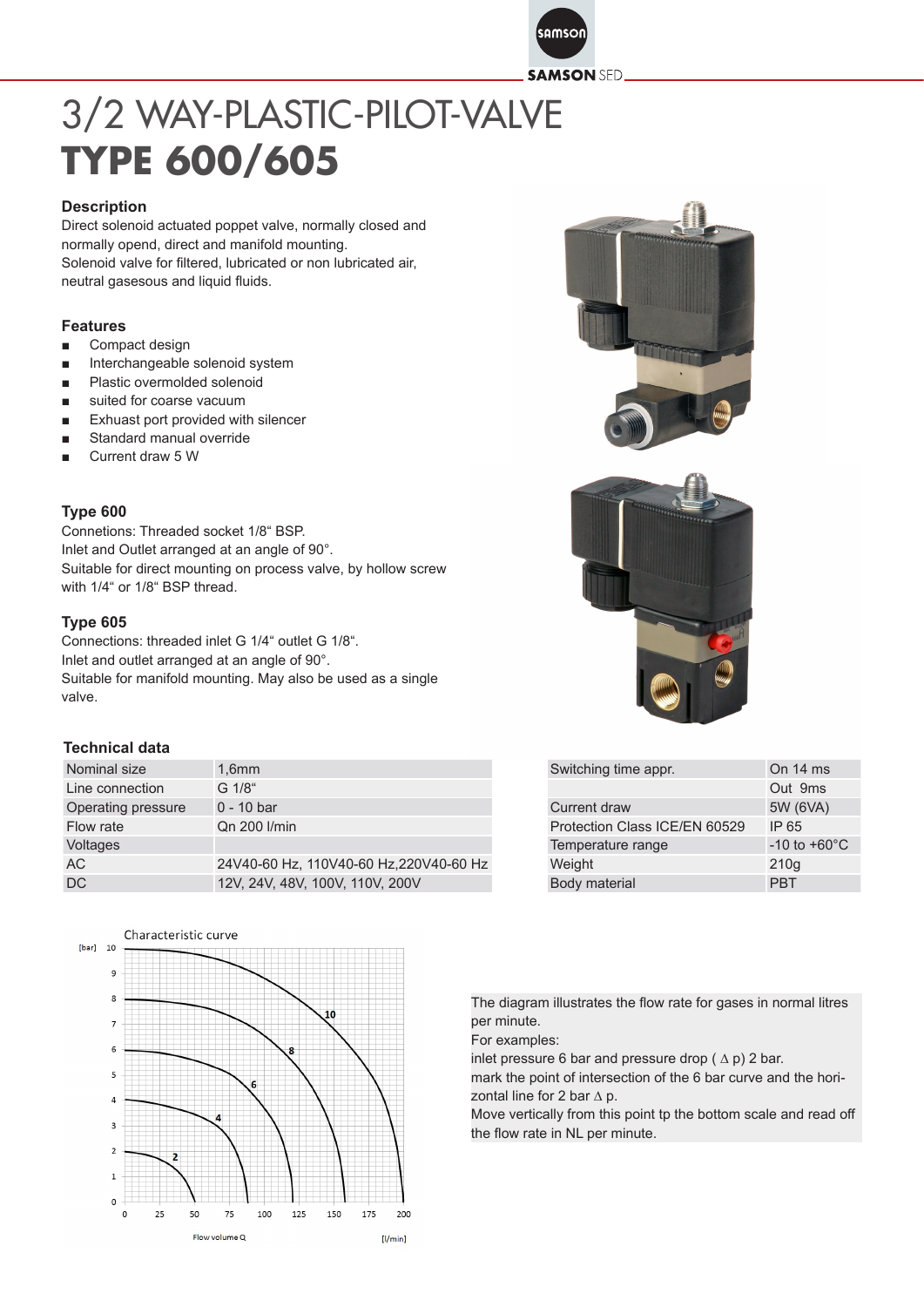

#### **SAMSON SED**

# **Type 600**





#### **Parameter**

| Numb. Designation                   | Cat.-No.        |
|-------------------------------------|-----------------|
| Valve (without flange) 00320.600.00 |                 |
| Flange                              | 00107.600.501   |
| <b>Hollow screw</b>                 | 00292.600.501   |
| Gasket                              | 00201.600.14.17 |

# **Type 605**



### **Parameter**

|               | Numb. Designation                                  | Cat.-No.        |  |  |  |  |
|---------------|----------------------------------------------------|-----------------|--|--|--|--|
| 1             | Solenoid Valve (without manifold base) 00320.600.0 |                 |  |  |  |  |
|               | Manifold base                                      | 00107.605.516   |  |  |  |  |
| $\mathcal{P}$ | Maifold bracket                                    | 00301.605.001   |  |  |  |  |
|               | O-Ring                                             | 00202.285.15.2  |  |  |  |  |
| $1*$          | Threaded plug G 1/4                                | 00304.605.G 1/4 |  |  |  |  |
| *additional   |                                                    |                 |  |  |  |  |

#### **Dimensional drawing type 605**



69

### **Mounting instructions**

Manual override at connection side 2 Bores and manifold brackets must not be used for the attachment of the manifold system.

\*additional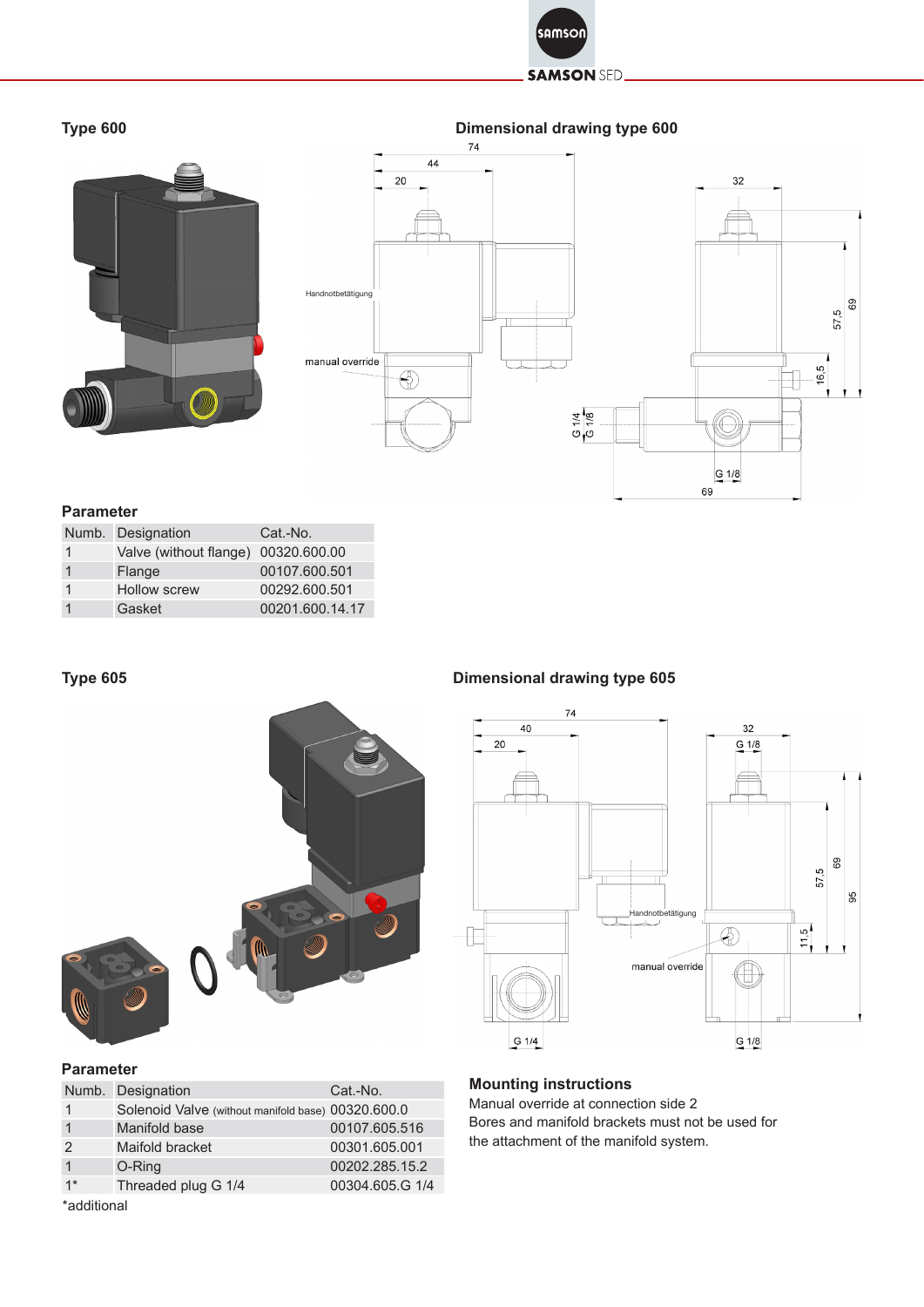

#### **SAMSON SED.**





# **Dimensional drawing manifold base for type 605**



#### Dimensional drawing adapter for type 600/605